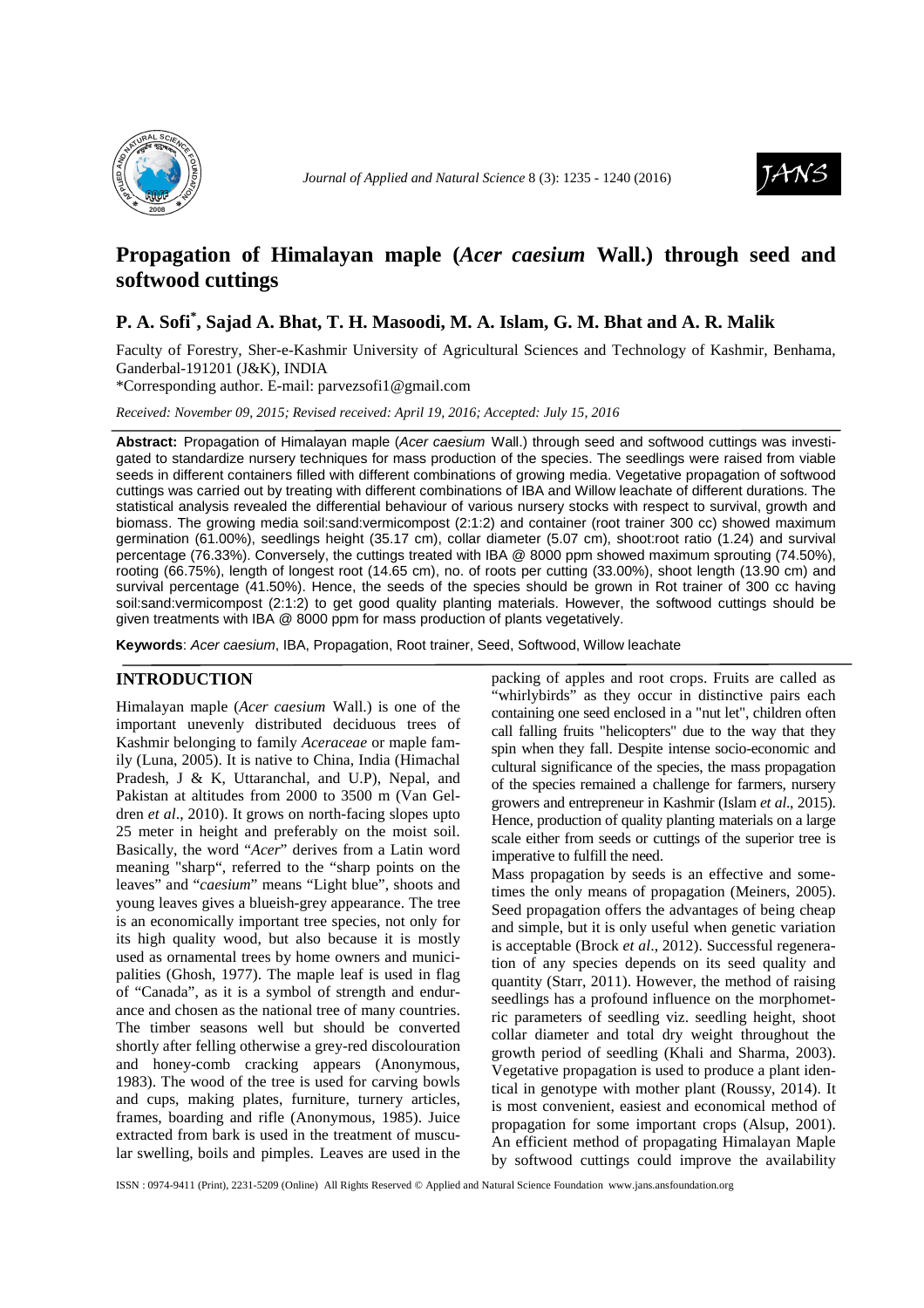and popularity of this promising species. The present study was therefore, undertaken to propagate *Acer caesium* through seeds and softwood cuttings to provide better seedlings and rooted cuttings for future afforestation by using genetic material from mature trees.

## **MATERIALS AND METHODS**

The study was conducted at the Faculty of Forestry of this University located at Wadoora, Sopore, which is situated at  $34^{\circ}17'$  N latitude and  $74^{\circ}33'$  E longitude and 1524 meters above the mean sea level (Anon., 2011). The soil at the experimental station was siltyclay loam, non-saline with pH 7.3 and contained 0.73% organic carbon, 272.5 kg/ha available N, 17.5 kg/ha extractable P and 249.6 kg/ha available K. The treatments consisted of six potting mixture using soil, sand and vermicompost as ingredients in different volume proportions and two container types, were tested to get best mixture and container type for production of quality seedling stock. The various potting mixture and their proportionate ingredients (soil:sand:vermicompost) used were in the ratio of 1:0:0  $(M_1)$ , 1:1:0  $(M_2)$ , 1:1:1  $(M_3)$ , 1:1:2  $(M_4)$ , 2:1:1  $(M<sub>5</sub>)$  and 2:1:2  $(M<sub>6</sub>)$ . The potting mixture were placed in the perforated polybags of size  $7" \times 5"$  and root trainer of 300 cc where, the viable seeds of *Acer caesium* were sown and seedlings were raised. The performance of seedlings in both the container types in terms of germination percentage, seedling height, collar diameter, shoot weight (fresh/dry), root weight (fresh/dry), shoot:root ratio and survival percentage during the growing season was recorded (Elfadl, 2013). Seedling height was measured using graduated scale and collar diameter was recorded through digital caliper (Brock *et al*., 2012). Shoot and root weight were recorded by top pan balance (ISTA, 1999).

In case of propagation through softwood cuttings of *Acer caesium*, the treatments were consisted of five concentrations of IBA viz., 2000, 4000, 6000, 8000 and 10,000 ppm and three willow leachate of 12, 24 and 36 hours. Softwood cuttings of the species of uniform size having 22 cm length and of pencil thickness were collected during February-March from well grown trees and bulked together. The cuttings then treated with the different concentrations of IBA and Willow leachate of different duration to induce rooting. The number of cuttings per treatment was 50 in 4 replications. Cuttings were dipped in 2000, 4000, 6000, 8000 and 10,000 ppm of IBA for 10-15 seconds and in willow leachate of 12, 24 and 36 hours for 24 hours. The cuttings were given injury in the form of a ring at the lower portion to promote rooting. The performance of cuttings with different concentrations of IBA and Willow leachate of different duration were recorded in terms of sprouting percentage, rooting percentage, length of longest root, number of roots/ cutting, shoot height and survival percentage during

the growing season as per Khali and Sharma (2003).

## **RESULTS AND DISCUSSION**

Maximum germination percentage (61.00%) was recorded in growing medium  $M<sub>6</sub>$  which was followed by  $M_4$  (58.50%),  $M_5$  (51.16%),  $M_3$  (44.50%),  $M_2$  $(40.50\%)$  and  $M_1(37.50\%)$  (Table 1). Among container types the maximum germination percentage (50.88%) was recorded in root trainer (300 cc) while, the minimum (46.83%) was recorded in polybags of size  $7'' \times 5''$ . The seedling height was maximum  $(35.17 \text{ cm})$  in the growing medium  $M_6$  which was followed by  $M_4$  (31.82 cm),  $M_5$  (29.28 cm),  $M_3$  (21.96 cm),  $M_2$  (17.10 cm) and M1 (15.16 cm) (Table 1). The maximum seedling height (25.90 cm) was shown by container polybags whereas; minimum seedling height (24.27 cm) was recorded in the container root trainer of 300 cc. As regards, collar diameter the maximum  $(5.07 \text{ mm})$  was recorded in the growing medium  $M_6$ followed by  $M_4$  (4.23 mm),  $M_5$  (3.60 mm),  $M_3$  (3.33 mm),  $M_2$  (2.70 mm) and M1 (2.29 mm) (Table 1). Among container types, the maximum (3.65 mm) was recorded in the root trainer (300 cc) and the minimum was shown by polybags  $(3.44 \text{ mm})$ .



**Plate 1***. Root trainer raised seedling.* 



 **Plate 2***. Polybag raised seedling .*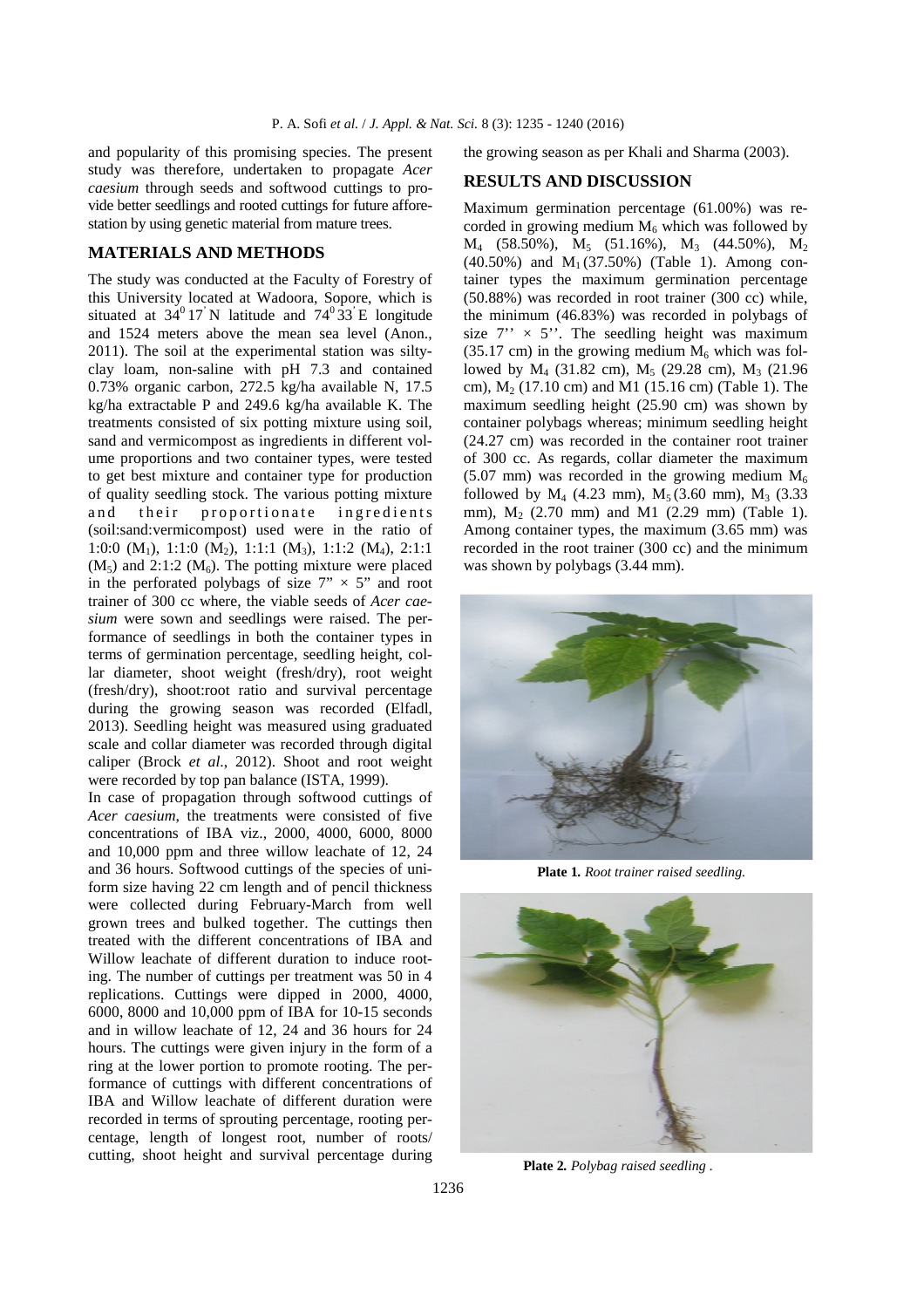

**IBA 8000 ppm IBA 10,000 ppm IBA 2000 ppm** 



Table 1. Germination percentage, seedling height (cm) and collar diameter (mm) of seedlings in various containers with different growing media.

| Media          | Germination percentage $(\% )$ |                  |                          | Seedling height (cm) |                  |       | Collar diameter (mm) |                  |                          |
|----------------|--------------------------------|------------------|--------------------------|----------------------|------------------|-------|----------------------|------------------|--------------------------|
|                | Root                           | <b>Polybags</b>  | Mean                     | Root                 | <b>Polybags</b>  | Mean  | Root                 | <b>Polybags</b>  | Mean                     |
|                | trainer                        | $(7" \times 5")$ |                          | trainer              | $(7" \times 5")$ |       | trainer              | $(7" \times 5")$ |                          |
|                | $(300 \text{ cc})$             |                  |                          | $(300 \text{ cc})$   |                  |       | $(300 \text{ cc})$   |                  |                          |
| $M_1$          | 38.00                          | 37.00            | 37.50                    | 14.88                | 15.45            | 15.16 | 2.37                 | 2.22             | 2.29                     |
| M <sub>2</sub> | 43.00                          | 38.00            | 40.50                    | 16.80                | 17.41            | 17.10 | 2.78                 | 2.63             | 2.70                     |
| $M_3$          | 46.00                          | 43.00            | 44.50                    | 20.75                | 23.18            | 21.96 | 3.47                 | 3.19             | 3.33                     |
| $\rm M_4$      | 60.00                          | 57.00            | 58.50                    | 30.80                | 32.85            | 31.82 | 4.36                 | 4.10             | 4.23                     |
| $M_5$          | 54.33                          | 48.00            | 51.16                    | 28.69                | 29.86            | 29.28 | 3.73                 | 3.48             | 3.60                     |
| $M_6$          | 64.00                          | 58.00            | 61.00                    | 33.70                | 36.63            | 35.17 | 5.20                 | 4.94             | 5.07                     |
| Mean           | 50.88                          | 46.83            | $\overline{\phantom{a}}$ | 24.27                | 25.90            |       | 3.65                 | 3.44             | $\overline{\phantom{a}}$ |
|                | $C.D._{(0.05)}$                | $+S.E.$          |                          | $C.D._{(0.05)}$      | $+S.E.$          |       | $C.D._{(0.05)}$      | $+S.E.$          |                          |
| Container      | 0.051                          | 0.017            |                          | 0.231                | 0.079            |       | 0.165                | 0.056            |                          |
| Media          | 0.089                          | 0.030            |                          | 0.401                | 0.137            |       | 0.286                | 0.098            |                          |
| Container      | 0.127                          | 0.043            |                          | 0.568                | 0.195            |       | N.S                  | 0.138            |                          |
| x Media        |                                |                  |                          |                      |                  |       |                      |                  |                          |

Regarding shoot: root ratio, the maximum ratio (1.24) was shown by the medium  $M_6$  which was followed by  $M4$  (1.21),  $M_5$  (1.19),  $M_3$ (1.14),  $M_2$  (1.11) and  $M_1$ (1.07) (Table 2). The container polybag of size (7" $\times$ 5'') has shown the maximum shoot: root ratio (1.19) while it was minimum in the container root trainer 300 cc (1.12). The survival percentage was maximum (76.33%) in the growing  $M_6$  followed by  $M_4$  (65.33%),  $M_5$  (61.16%),  $M_3$  (54.16%),  $M_2$  (46.33%) and  $M_1$ (40.66%) (Table 2). Container type also showed significant difference on the survival of seedlings in the nursery having maximum (59.44%) in container root trainer (300 cc) and minimum (55.22%) in container polybag  $(7'' \times 5'')$ . The container root trainer is significantly superior over the container polybag (Plate 1-2). The interaction effect of growing media and container type showed non-significant results for shoot: root ratio. The potting mixtures have significant effect on the growth and development of the seedlings in terms of

germination percentage, seedling height, collar diameter, shoot weight (fresh/dry), root weight (fresh/dry), shoot: root ratio and survival percentage. The best performance with regard to these parameters is shown by the growing medium  $M_6$  having soil, sand and vermicompost in the ratio of 2:1:2. This potting medium exhibited germination percentage of 61.00%, seedling height (35.17 cm), collar diameter (5.07 mm), shoot weight fresh  $(3.52 \text{ g})$ , shoot weight dry  $(1.65 \text{ g})$ , root weight fresh  $(3.02 \text{ g})$ , root weight dry  $(1.33 \text{ g})$  and survival percentage (73.33%) which differed significantly from the media  $M_1$ ,  $M_2$ ,  $M_3$ ,  $M_4$  and  $M_5$  having soil, sand and vermicompost in the ratio of 1:0:0, 1:1:0, 1:1:1, 1:1:2 and 2:1:1 respectively. Sofi and Bharadwaj (2007) showed that the growth and biomass of *Cedrus deodara* was observed best in potting mixture of soil, sand and FYM in the ratio of 1:1:3. These results are in agreement with the findings of Bhardwaj *et al*. (1996) in *Pinus roxburghii*, Pyarelal and Karna-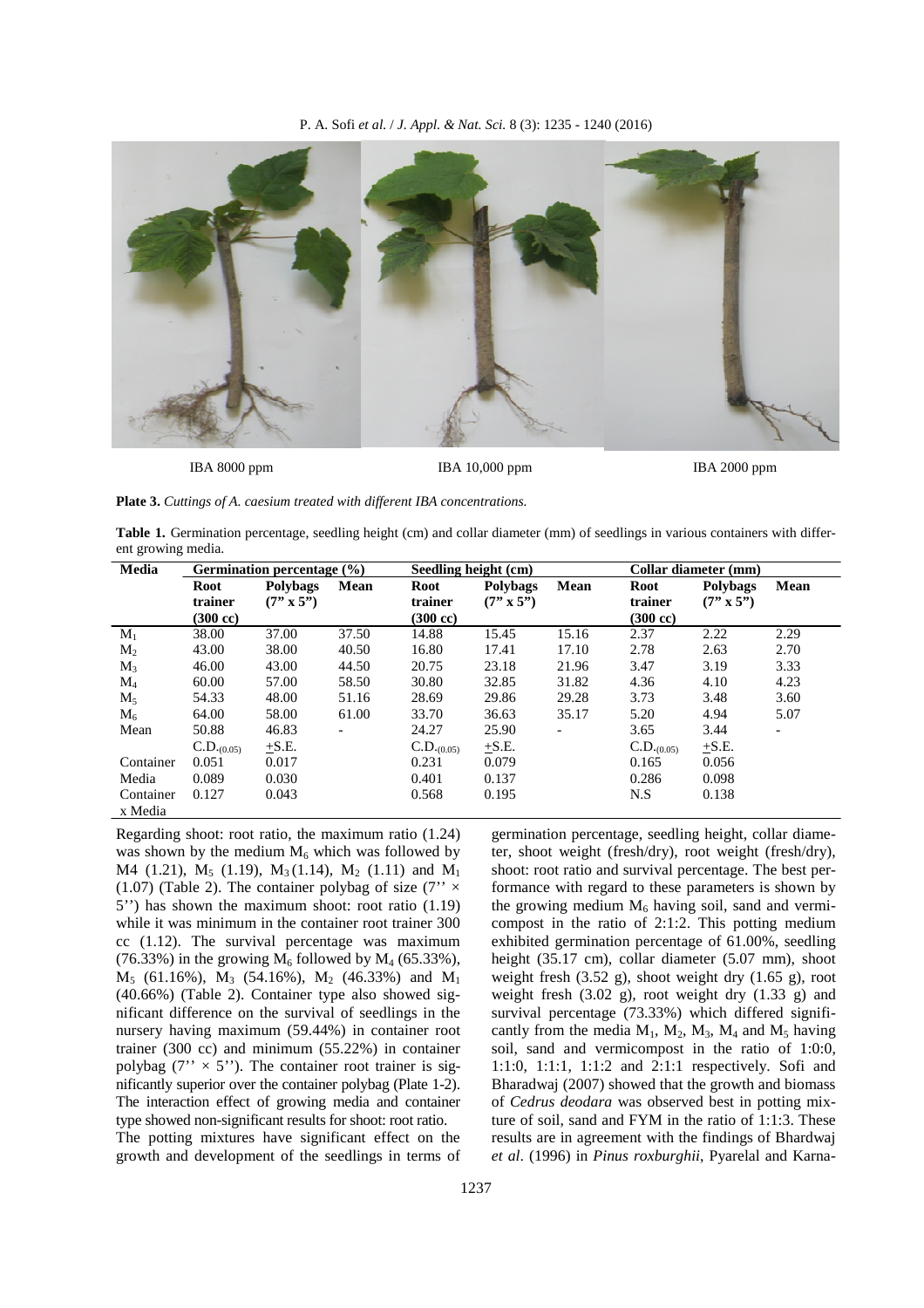|  |  |  |  |  | P. A. Sofi et al. / J. Appl. & Nat. Sci. 8 (3): 1235 - 1240 (2016) |  |  |  |  |  |  |  |  |
|--|--|--|--|--|--------------------------------------------------------------------|--|--|--|--|--|--|--|--|
|--|--|--|--|--|--------------------------------------------------------------------|--|--|--|--|--|--|--|--|

| Media             | Shoot:Root ratio      |                  |      | Survival percentage (%) |                  |       |  |
|-------------------|-----------------------|------------------|------|-------------------------|------------------|-------|--|
|                   | Root trainer (300 cc) | Polybags         | Mean | Root trainer (300       | Polybags         | Mean  |  |
|                   |                       | $(7" \times 5")$ |      | cc)                     | $(7" \times 5")$ |       |  |
| $M_1$             | 1.05                  | 1.09             | 1.07 | 41.33                   | 40.00            | 40.66 |  |
| $M_{2}$           | 1.06                  | 1.16             | 1.11 | 48.33                   | 44.33            | 46.33 |  |
| $M_3$             | 1.07                  | 1.21             | 1.14 | 55.66                   | 52.66            | 54.16 |  |
| $\mathbf{M}_4$    | 1.19                  | 1.24             | 1.21 | 67.33                   | 63.33            | 65.33 |  |
| $M_5$             | 1.17                  | 1.21             | 1.19 | 63.00                   | 59.33            | 61.16 |  |
| $M_6$             | 1.20                  | 1.27             | 1.24 | 81.00                   | 71.66            | 76.33 |  |
| Mean              | 1.12                  | 1.19             |      | 59.44                   | 55.22            |       |  |
|                   | $C.D._{(0.05)}$       | $+S.E.$          |      | $C.D._{(0.05)}$         | $\pm$ S.E.       |       |  |
| Container         | 0.035                 | 0.012            |      | 0.083                   | 0.028            |       |  |
| Media             | 0.060                 | 0.020            |      | 0.144                   | 0.049            |       |  |
| Container x Media | N.S                   | 0.029            |      | N.S                     | 0.069            |       |  |

**Table 2.** Shoot:Root ratio and survival percentage of seedlings in various containers with different growing media.

**Table 3.** Effect of IBA and Willow leachate on vegetative propagation of *A. caesium.* 

| Treatment               | Sprouting | Rooting $(\%)$ | Length of long- | No. of roots/ | Shoot length | Survival $(\%)$ |
|-------------------------|-----------|----------------|-----------------|---------------|--------------|-----------------|
|                         | $(\%)$    |                | est root (cm)   | cutting       | (cm)         |                 |
| Control                 | 55.50     | 0.00           | 0.00            | 0.00          | 0.00         | 0.00            |
| IBA 2000 ppm            | 60.75     | 20.75          | 3.60            | 3.25          | 3.95         | 4.50            |
| IBA 4000 ppm            | 69.75     | 40.75          | 4.70            | 7.25          | 8.12         | 15.75           |
| IBA 6000 ppm            | 73.00     | 57.75          | 10.67           | 17.25         | 10.35        | 27.75           |
| IBA 8000 ppm            | 74.50     | 66.75          | 14.65           | 33.00         | 13.90        | 41.50           |
| IBA 10000 ppm           | 73.75     | 65.00          | 13.17           | 27.25         | 9.40         | 33.00           |
| Willow leachate 12 hour | 71.75     | 0.00           | 0.00            | 0.00          | 0.00         | 0.00            |
| Willow leachate 24 hour | 72.25     | 0.00           | 0.00            | 0.00          | 0.00         | 0.00            |
| Willow leachate 36 hour | 73.75     | 0.00           | 0.00            | 0.00          | 0.00         | 0.00            |
| $+S.E.$                 | 0.046     | 0.046          | 0.135           | 0.722         | 0.154        | 0.066           |
| $C.D._{(0.05)}$         | 0.136     | 0.136          | 0.395           | 2.121         | 0.453        | 0.194           |

taka (1993) in *Quercus leucotrichophora*, and Bahuguna *et al*. (1987) in *Acaia albida*. Srivastava *et al*. (1998) showed potting mixture of compost, sand and soil in the ratio of 2:1:2 as best for raising quality seedling of *Eucalyptus hybrid*. Omokhua *et al*. (2015) shown that the germination percentage of *Terminalia ivorensis* improved significantly with sowing media especially sawdust and topsoil and hence, the use of sawdust and topsoil as sowing media for large scale propagation of the species is recommended. Atik and Yılmaz (2014) showed that vermicompost treatment contributed positively to the development of scots pine (*Pinus sylvestris* L.) seedlings taken from seven different origins. The root trainer 300 cc exhibited maximum germination percentage (50.88%), collar diameter  $(3.65 \text{ mm})$ , fresh shoot weight  $(2.19 \text{ g})$ , dry shoot weight  $(1.06 \text{ g})$ , fresh root weight  $(1.99 \text{ g})$ , dry root weight (0.92 g) and survival percentage (59.44%). In case of seedling height and shoot: root ratio highest performance was shown by polybags of size  $7" \times 5"$ with value of 25.90 cm, 1.12 respectively. The results were similar to Rathore *et al*. (2004) who showed that large size root trainer (300 cc) produce seedlings with maximum height, collar diameter and dry mass in *Casuarina equisetifolia*.

The results of vegetatively propagated softwood cuttings treated with IBA at different concentrations viz. 2000, 4000, 6000, 8000 and 10000 ppm and willow leachate of 12 hours, 24 hours and 36 hours in terms of various parameters revealed that the sprouting percent-

age showed an increasing trend with increase in concentration of the rooting media from 2000 to 8000 ppm and then decrease with the concentration of 10000 ppm (Table 3). The cuttings treated with IBA @ 8000 ppm showed maximum sprouting percentage (74.50%) and were at par with 10,000 ppm (73.75%). These two concentrations are significantly superior over other concentrations. Regarding the willow leachate the sprouting percentage also showed an increasing trend with increase in concentration of the leachate media from 12 hours to 36 hours. The maximum sprouting percentage (73.75%) was shown by the cuttings which were treated with the willow leachate of 36 hours (Plate 3).

The rooting percentage followed the same trend as that of sprouting percentage. The rooting percentage differed significantly with increase in concentration from 2000 to 8000 ppm (Table 3). The maximum rooting percentage (66.75%) was observed in cuttings treated with IBA @ 8000 ppm followed by cuttings treated with IBA @ 10,000 ppm (65.00%). The minimum rooting percentage (20.75%) was observed in cuttings treated with IBA @ 2000 ppm and no rooting was observed in cuttings under control and willow leachate (Table 3). Root length also showed an increasing trend with increase in concentrations of rooting hormone from 2000 to 8000 ppm and then decrease with the concentration of 10,000 ppm. The length of the longest root was 14.65 cm when the cuttings were treated with 8000 ppm IBA. The average number of roots per cutting in these two levels (8000 and 10,000 ppm IBA)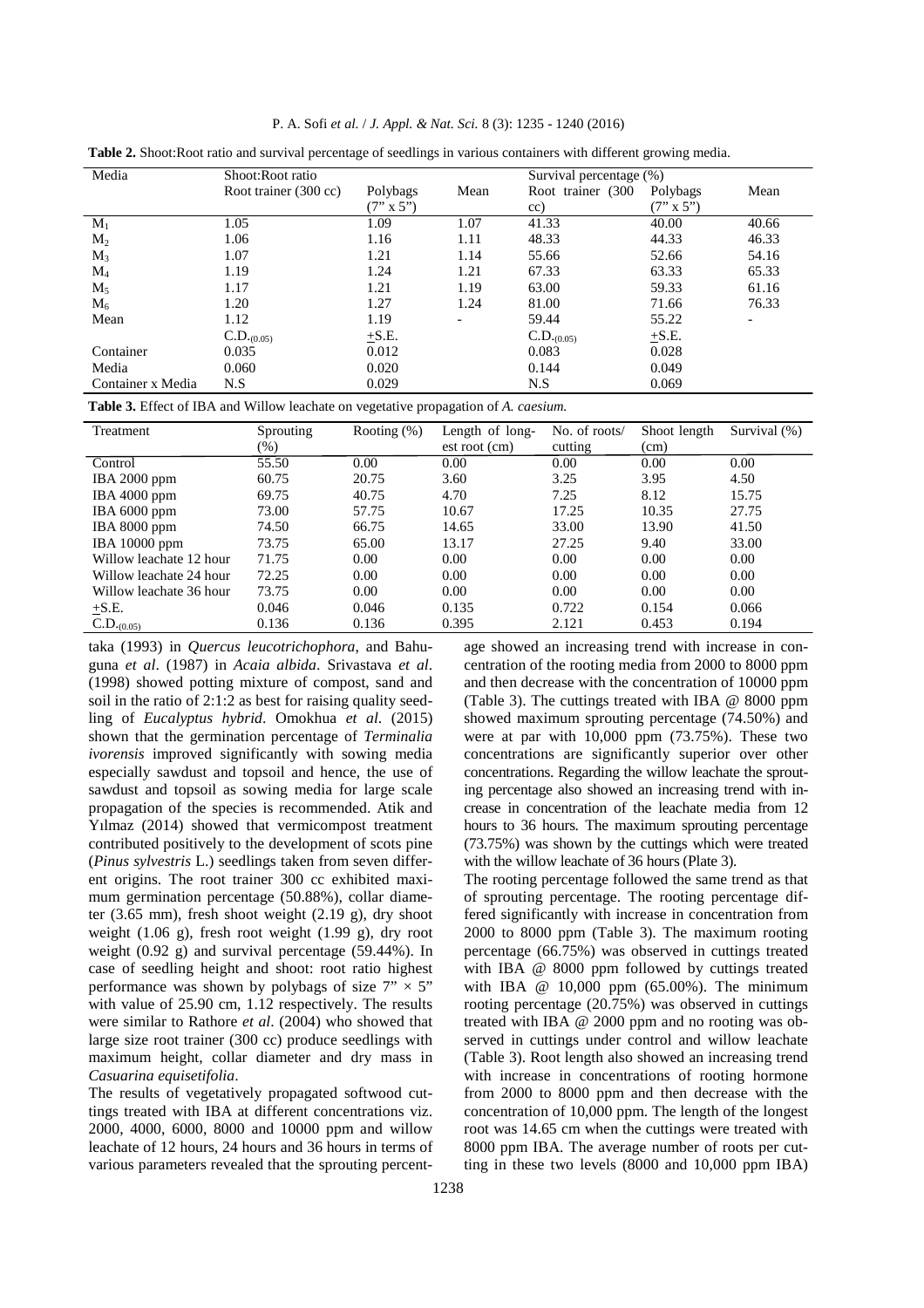was 33.00 and 27.25 respectively. Shoot length also showed an increasing trend with the increase in concentration of rooting hormone from 2000 to 8000 ppm and then decrease with the concentration of 10,000 ppm. The maximum shoot length (13.90 cm) was observed in cuttings which were treated with 8000 ppm IBA, followed by 10.35 cm and 9.40 cm when the cuttings were treated with 6000 pmm and 10,000 ppm IBA respectively. The survival percentage followed similar pattern as that of rooting percentage. The maximum survival percentage (41.50%) was shown by cuttings which were treated with 8000 ppm IBA followed by 33.00% and 27.75% when the cuttings were treated with 10,000 ppm and 6000 ppm IBA respectively. The minimum survival percentage (4.50%) was shown by cuttings which were treated with 2000 ppm IBA.

Thus, all the parameters in vegetative propagation showed an increasing trend with an increase in the concentration of IBA up to 8000 ppm and then showed decreasing trend with further increase in the concentration. The better values at (6000, 8000 and 10,000 ppm) of sprouting percentage (73.00%, 74.50% and 73.75%), rooting percentage (57.75%, 66.75% and 65.00%), survival percentage (27.75%, 41.50% and 33.00%), length of longest root (10.67 cm, 14.65 cm and 13.17 cm), number of roots/cutting (17.25, 33.00 and 27.25) and shoot length (10.35 cm, 13.90 cm and 9.40 cm) are significantly superior over the other concentrations and control as well. Among these three concentrations, 8000 ppm is the best to induce rooting in Himalayan maple *(Acer caesium*). Thakur and Gupta (1998) reported highest rooting percentage in *Alnus nitida* using IBA (8000 ppm). The effect of growth regulators on *Eucalyptus hybrid* was stimulated in root formation (Willson, 1993). Khali and Sharma (2003) reported that IBA was the most suitable hormone, followed by IAA, NAA and  $GA_3$  respectively for the induction of higher rooting percentage, number of roots and length of roots in *Taxus baccata*. The increase in the value of the above mentioned morphological characters due to increase in concentration of IBA might be due to the fact that the hormone hasten the root development which enhances the water and nutrient absorption that in turn promote the growth and development of stem cuttings (Alsup and Cole, 2001). Brock (2014) reported that Caddo (*Acer saccharum*) and Shantung maples (*Acer truncatum*) both root best in mound layering situations when treated with 15,000 ppm (1.5%) IBA. Gangoo *et al*. (2009) observed that the stem cuttings of *Cedrus deodara* gave maximum rooting under the treatment of IBA 4000ppm + NAA 4000ppm, *Taxus baccata* gave maximum rooting when treated with NAA 3000ppm + IBA 2000ppm, *Cuppressus torulosa* yielded maximum rooting under the treatment IBA 3000ppm while *Pinus wallichiana* induced maximum rooting under IBA 2000ppm + NAA 2000ppm.

#### **Conclusion**

The increased market demand and consequent excessive destructive harvesting led to extinction of Himalayan maple (*Acer caesium* Wall.) in its natural habitats. To facilitate large scale plantations outside the forests, nursery techniques of the species was developed through seed and softwood cuttings. Propagation through seeds was tried with various potting mixture using soil, sand and vermicompost as ingredients in different volume proportions (1:0:0, 1:1:0, 1:1:1, 1:1:2,  $2:1:1$  and  $2:1:2$ ) and container types (polybags of size  $7'' \times 5''$  and root trainer of 300 cc). The growing medium having soil, sand and vermicompost in the ratio of 2:1:2 performed best with respect to germination percentage, seedling height, collar diameter, shoot weight (fresh/dry), root weight (fresh/dry), shoot: root ratio and survival percentage. Among containers, root trainer 300 cc exhibited maximum germination percentage, collar diameter, fresh shoot weight, dry shoot weight, fresh root weight, dry root weight and survival percentage. Soft cuttings treated with IBA @ 8000 ppm showed maximum sprouting percentage, rooting percentage, length of longest root, no. of roots/ cutting, shoot length and survival percentage. Among willow leachates, maximum sprouting percentage was shown by the cuttings treated with the willow leachate of 36 hours. The study revealed that root trainer of 300 cc filled with potting mixture having soil, sand and vermicompost in the ratio of 2:1:2 is ideal for good quality seedling production of Himalayan maple. Further, IBA @ 8000 ppm or willow leachate of 36 hours are optimum for vegetative propagation through soft cuttings of *Acer caesium* Wall.

### **REFERENCES**

- Alsup, C.A. and Cole, J.C. (2001). Vegetative propagation and anatomy of root initiation in *Acer saccharum* 'Caddo' cuttings. Dissertation, Oklahoma State University, Stillwater, Okla.
- Alsup, C.M. (2001). Vegetative propagation and anatomy of root initiation in *Acer saccharum* 'Caddo' stem cuttings. *Ph.D. Thesis*, Okla. State Univ., Stillwater.
- Anonymous (1983). *Troup's Silviculture of Indian trees*. Vol. III. Controller of Publication, Delhi, India. Anon. (1985). *Information on important tree species*. FRI & Colleges, Dehradun, India.
- Anonymous (2011). Directorate of Economics and Statistics, District Statistics and Evaluation Office, Baramulla, Jammu and Kashmir.
- Atik, A. and Yılmaz, B. (2014). Effects of treatment with vermicompost on the some morphological and physiological characteristics of Scots pine (*Pinus sylvestris*  L.). *Eurasian Journal of Soil S*cience, 3: 42-55.
- Bahuguna, V.K., Maithani, G.P., Dhaundiyal, U.D. and Unnikrishna, K.P. (1987). Standardization of nursery techniques of *Acacia albida* Del. under north Indian moist climatic conditions. *Indian Forester*, 13: 95-100.
- Bhardwaj, S.D, Shamet, G.S., Chauhan, P.S. and Mishra, V.K. (1996). Nursery and plantation technology of